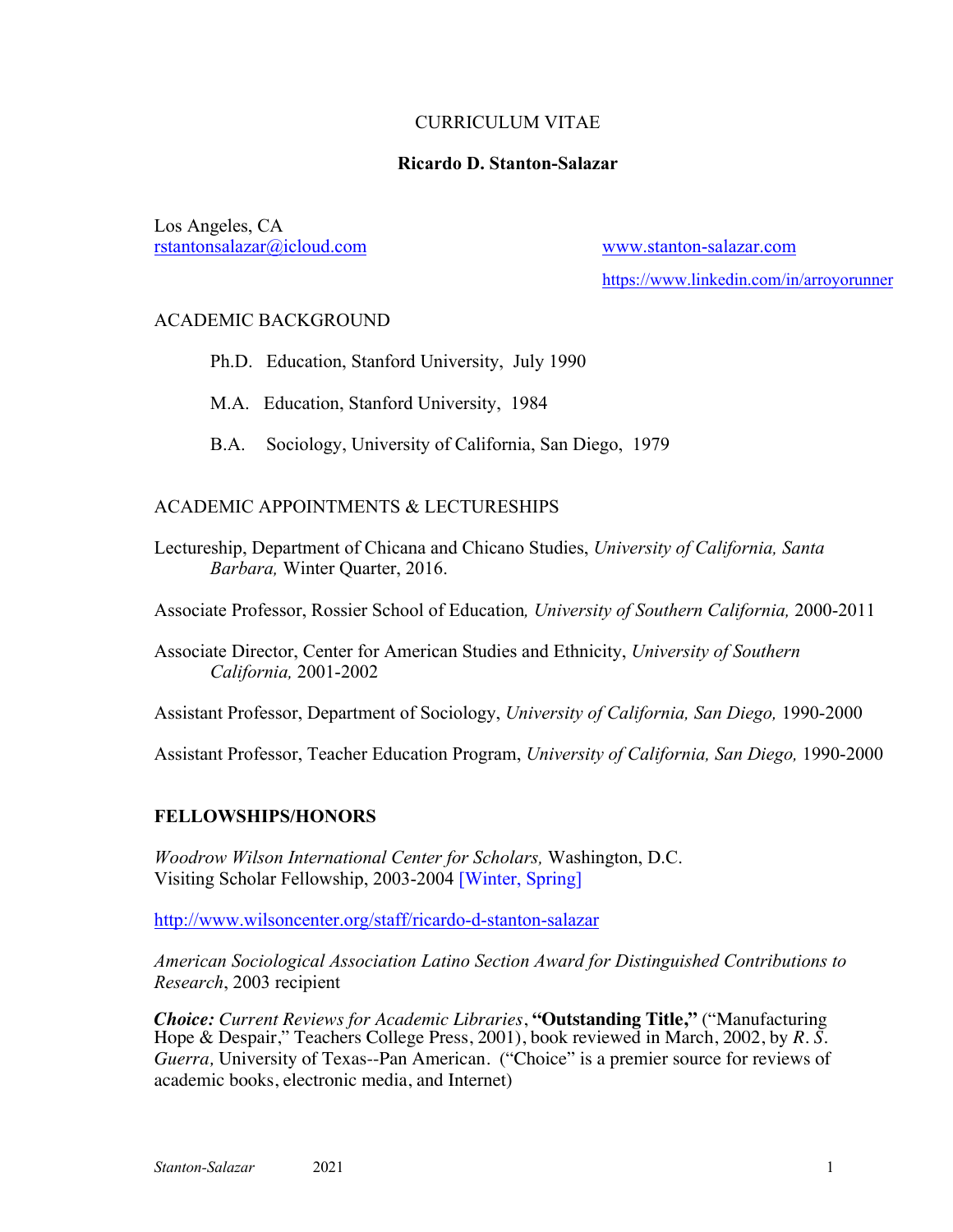*Ford Foundation* Visiting Scholar Fellowship, 1997-98

*Institute for American Cultures* Visiting Scholar Fellowship (UCLA), 1997-98

*Center for U.S.-Mexican Studies,* Visiting Scholar Fellowship (U.C. San Diego), 1994-95

*Ford Foundation* Visiting Scholar Fellowship, 1994-95 (declined)

*University of California President's* Postdoctoral Fellowship, 1990-92

*Spencer Foundation* Dissertation Fellowship, 1989-90 (declined)

*American Sociological Association* Dissertation Fellowship, 1988-89

*Chicano Fellows Program,* School of Humanities and Sciences, Teaching Fellowship, 1987-88

Title VII Bilingual Education Graduate Fellowship, 1984 -1987

California State Graduate Fellowship, 1983 - 84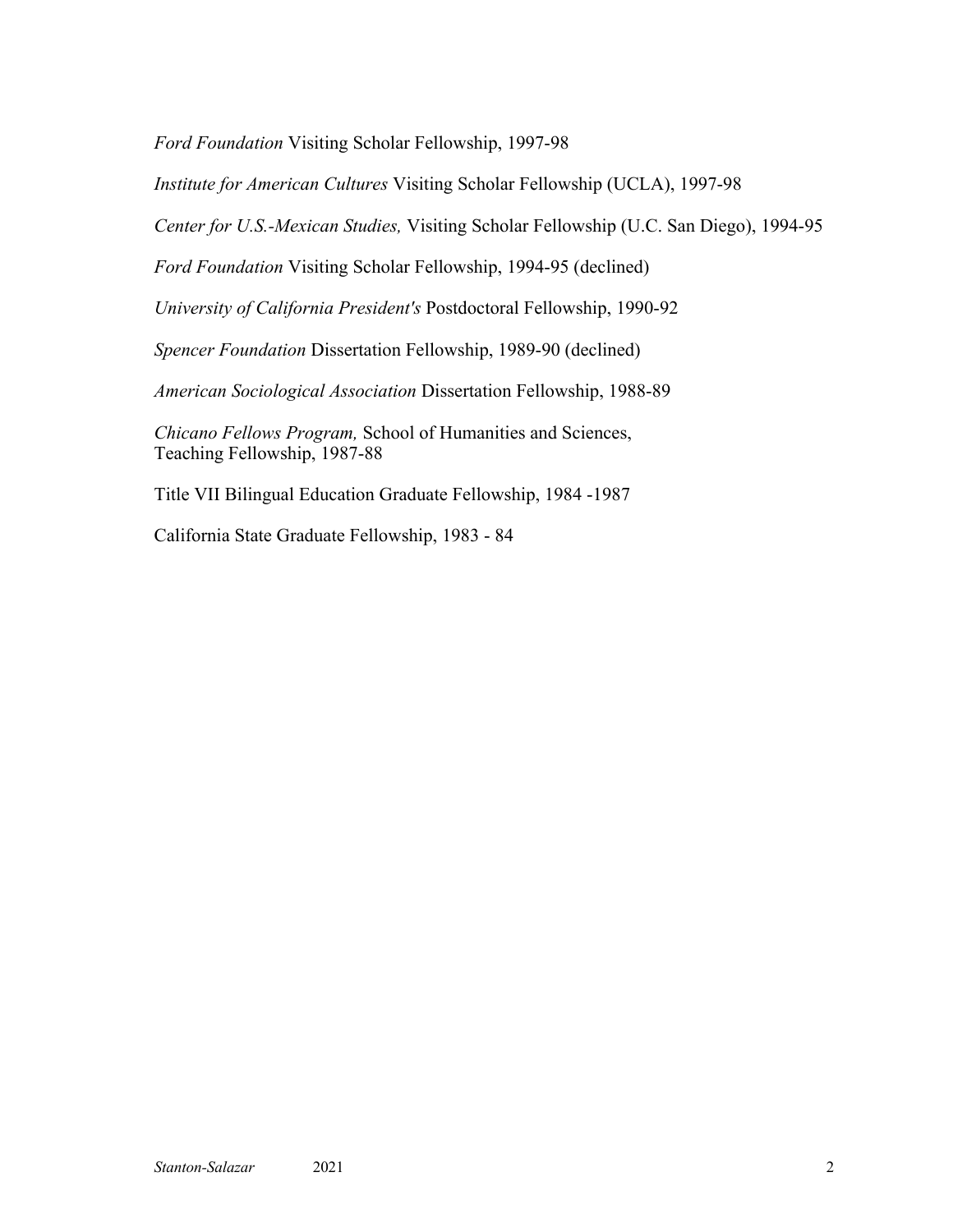#### **PUBLICATIONS**

- 2020 Stanton-Salazar, R. D. "On Scholar Activism." Distinguished Scholar Commentary. *Journal for Leadership, Equity, and Research* 6 (1).
- 2011 Stanton-Salazar, R. D. "A social capital framework for the study of institutional agents and of the empowerment of low-status youth." *Youth & Society* 43 (3), 1066- 1109.
- 2007 Ream, Robert K. and R. D. Stanton-Salazar. "The Mobility/Social Capital Dynamic: Understanding Latino Families & Students," (Chapter 6) In *Minority Children and Youth: Families, Schools, Communities, and Learning*, edited by Susan J. Paik & Herbert J. Walberg (Claremont Graduate School). Sponsored by The Mid-Atlantic Laboratory for Student Success. In the *University of Illinois Series on Children and Youth.* Publishers: Kluwer Academic/Plenum Publishers
- 2005 Stanton-Salazar, R. D. and Stephanie U. Spina. "Adolescent Peer Networks as a Context for Social and Emotional Support." *Youth & Society: A Quarterly Journal,* Vol. 36, No. 4, (June), pp. 379-417. (Analysis based on ethnographic interview data and social network data).
- 2004 Stanton-Salazar, R. D. "Social Capital Among Working-class Minority Students." (Review of theory on 'social capital,' and its application in research on minority students). In *School Connections: U.S. Mexican Youth, Peers, and School Achievement.* Edited by Margaret A. Gibson, Patricia Gándara, and Jill Peterson Koyama. New York: Teachers College Press, Columbia University.
- 2003 Stanton-Salazar, R. D. and Stephanie U. Spina. "Informal Mentors and Role Models in the Lives of Urban Mexican-origin Adolescents." *Anthropology & Education Quarterly,* Vol. 34, No. 2, (September), pp. 1-25.
- 2001 Stanton-Salazar, R. D. *"Manufacturing Hope & Despair:* The School and Kin Support Networks of U.S.-Mexican Youth." Teachers College Press, Columbia University [now in second printing]
- 2001 Stanton-Salazar, R. D., Lisa F. Chávez, & Robert H. Tai. "The Help-seeking Orientations of White and Latino High School Students: A Critical-Sociological Investigation. *Social Psychology of Education: An International Journal*, 5, (49-82) (contains statistical data analysis).
- 2001 López, David and R.D. Stanton-Salazar. "The Mexican American Second Generation: Yesterday, Today, and Tomorrow." In *Ethnicities: Coming of Age in Immigrant America.* Edited by Rubén Rumbaut and Alejandro Portes. Berkeley and New York: University of California Press and Russell Sage Foundation.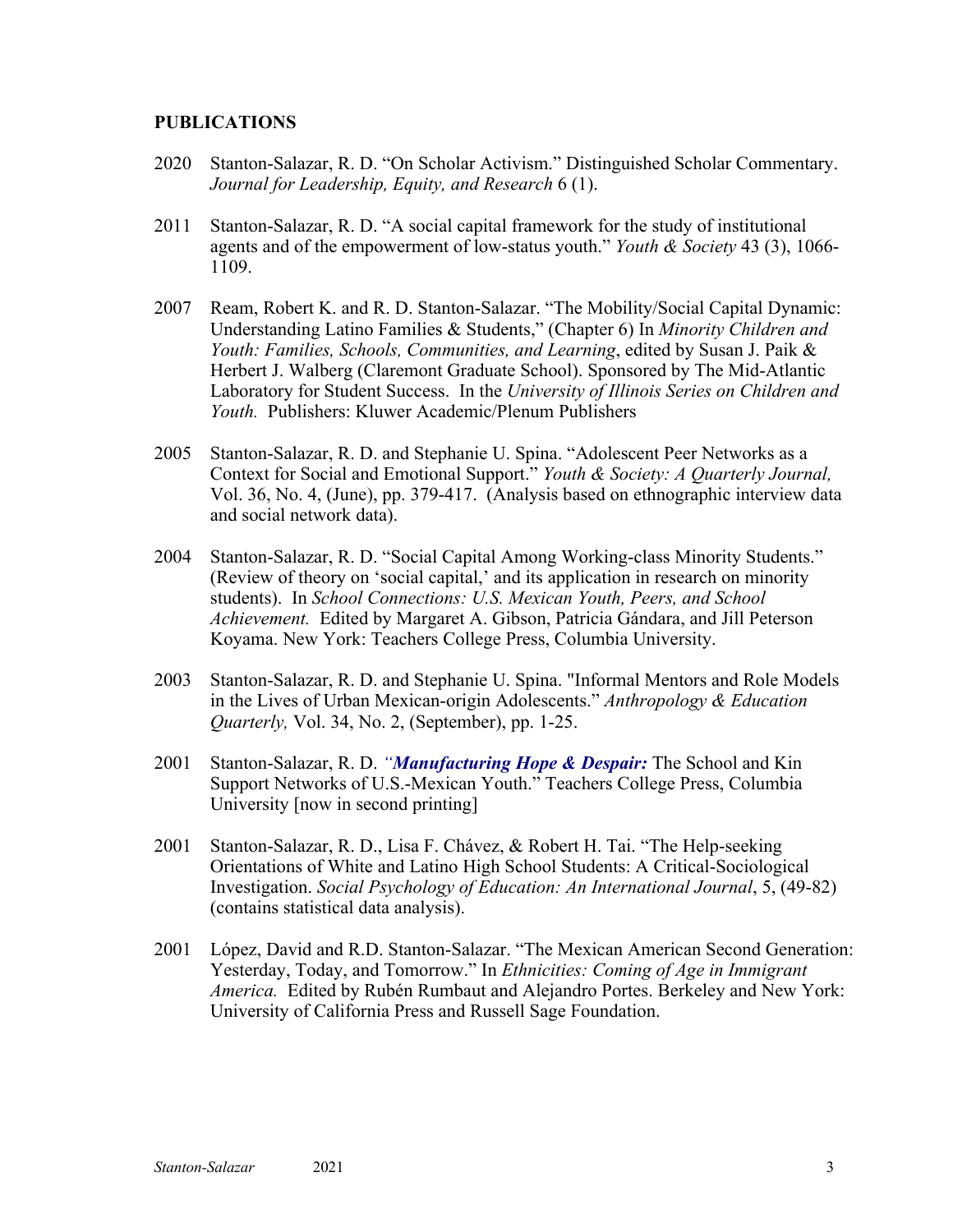- 2001 Stanton-Salazar, R. D. "Defensive Network Orientations as Internalized Oppression: How Schools Mediate the Influence of Social Class on Adolescent Development." In *Social Class, Poverty, & Education.* Edited by Bruce Biddle. Missouri Symposium on Research and Educational Policy, Vol. 3. New York: RoutlegeFalmer.
- 2001 Stanton-Salazar, R. D. Book Review published in the journal, *Contemporary Sociology*, 30, 2 (March)*.* Reviewed: *Subtractive Schooling: U.S.-Mexican Youth and the Politics of Caring,* by Angela Valenzuela. New York: State University of New York Press, 1999.
- 2000 Stanton-Salazar, R. D. and Stephanie U. Spina. "The Network Orientations of Highly Resilient Urban Minority Youth." *The Urban Review: Issues and Ideas in Public Education*, 32, 3 (review/critique of research literature, and theoretical essay).
- 2000 Stanton-Salazar, R. D. "The Development of Coping Strategies among Urban Latino Youth: A Focus on Network Orientation and Help-seeking Behavior, " in *Making Invisible Latino Adolescents Visible: A Critical Approach to Latino Diversity. Edited* by Martha Montero-Sieburth and Francisco A. Villaruel. New York: Falmer.
- 2000 Stanton-Salazar, R. D., Olga A. Vásquez and Hugh Mehan. "Engineering Success Through Institutional Support." In *The Academic Achievement of Minority Students: Comparative Perspectives, Practices, and Prescriptions.* Edited by Sheila T. Gregory. New York: University Press of America.
- Previously published in: *The Educational Achievement of Latinos, Vol. II.* Edited by Aida Hurtado, Latino Eligibility Task Force. Santa Cruz: Regents of the University of California (1996).
- 1997 Stanton-Salazar, R. D. "A Social Capital Framework for Understanding The Socialization of Racial Minority Children and Youths." *Harvard Educational Review,* 67,1.
- 1995 Stanton-Salazar, R. D. and Sanford M. Dornbusch. "Social Capital and the Social Reproduction of Inequality: The Formation of Informational Networks Among Mexican-origin High School Students." *Sociology of Education Journal,* 68, 2.

### **OTHER BOOK REVIEWS** (Cover Blurb and Conference Presentations)

- *"Radical Possibilities: Public Policy, Urban Education, and A New Social Movement,"* Routledge (2005), by Jean Anyon (CUNY Graduate Center). *American Educational Research Association,* San Francisco. Presidential Panel, April 10, 2006.
- *"Asian Americans and the Shifting Politics of Race: The Dismantling of Affirmative Action at an Elite Public High School,"* Routledge (2006). By Rowena Robles, Ph.D*.* (Loyola Marymount University)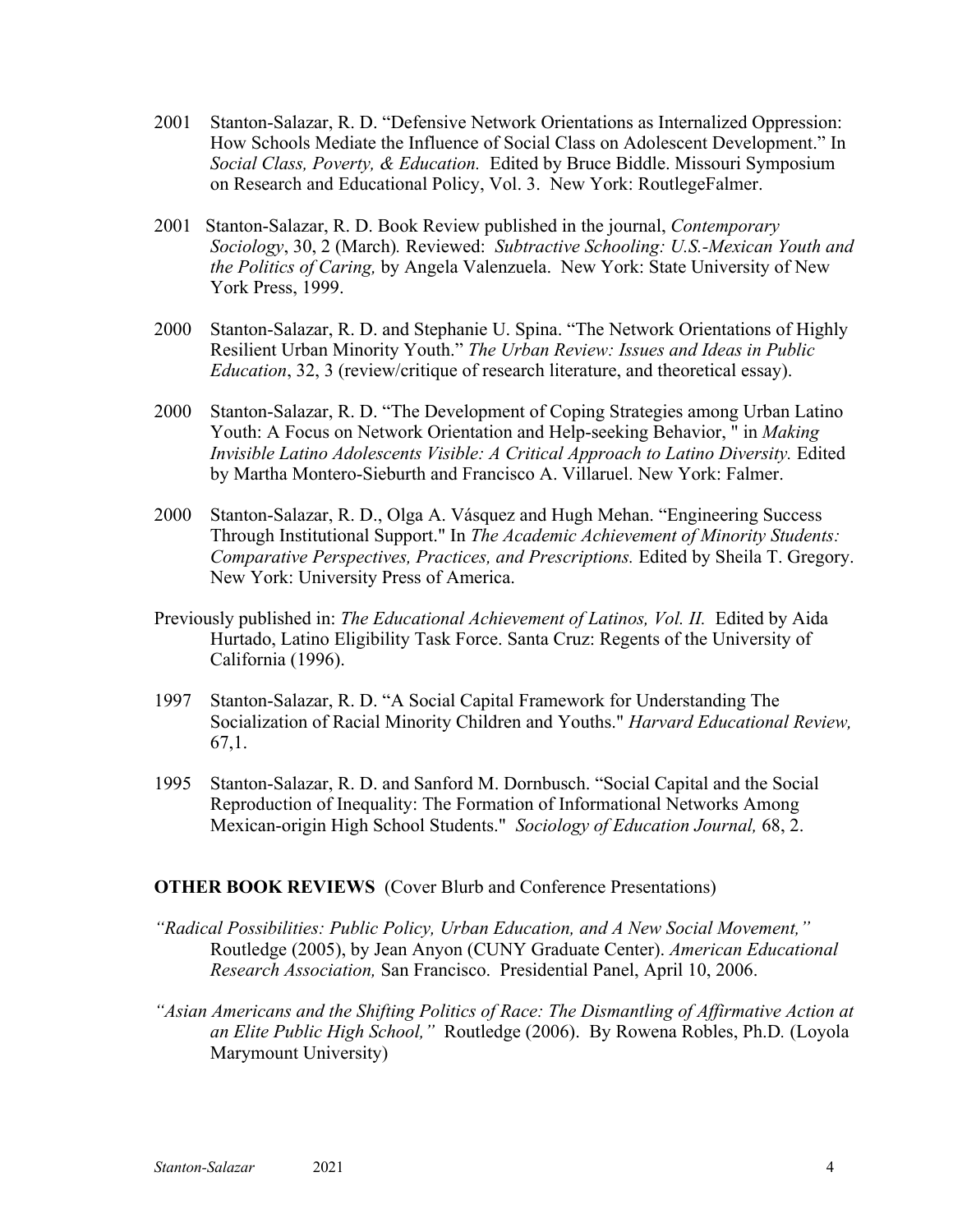### **UNPUBLISHED MANUSCRIPTS**

- 2013 Stanton-Salazar, R.D. "The Empowerment of Immigrant Students in School: Using Social Capital Research and Theory to Guide the Design, Implementation, and Evaluation of a Comprehensive School Restructuring Initiative." Paper presented at the Urban Institute, Washington, D.C. (May 30, 2013) Conference Title: *Effective Strategies for Promoting School Success for Newly-Arrived Adolescent Refugees and Immigrants: New Directions for Research.*
- 2010 Stanton-Salazar, R. D., R. Macias, R. & Estela M. Bensimon. *The role of institutional agents in creating Latinos' pathways to majors in STEM fields.* Unpublished manuscript. Center for Urban Education, University of Southern California.

# **RESEARCH BRIEFS**

- 1995 Stanton-Salazar, R. D. ENFOQUE, a publication of the *Center for U.S.-Mexican Studies,* U.C. San Diego.
- 1995 Stanton-Salazar, R. D. "Information Networks and The Social Reproduction of Inequality." Published brief, *Linguistic Minority Research Institute,* Vol. 4, (5).

### **UNPUBLISHED GRANT REPORTS**

- 1995 Stanton-Salazar, R. D. "Access to Social Support Among Low-Income High School Mexican-origin Youth." Submitted to the *California Policy Seminar,* Berkeley, California.
- 1993 Submitted to the *Linguistic Minority Research Institute,* Graduate School of Education, University of California, Santa Barbara, September.

### **UNPUBLISHED DOCTORAL DISSERTATION**

1990 *The Role of Social and Information Networks in The Formation of Educational and Occupational Expectations Among Mexican-origin High School Youth,* Stanford University.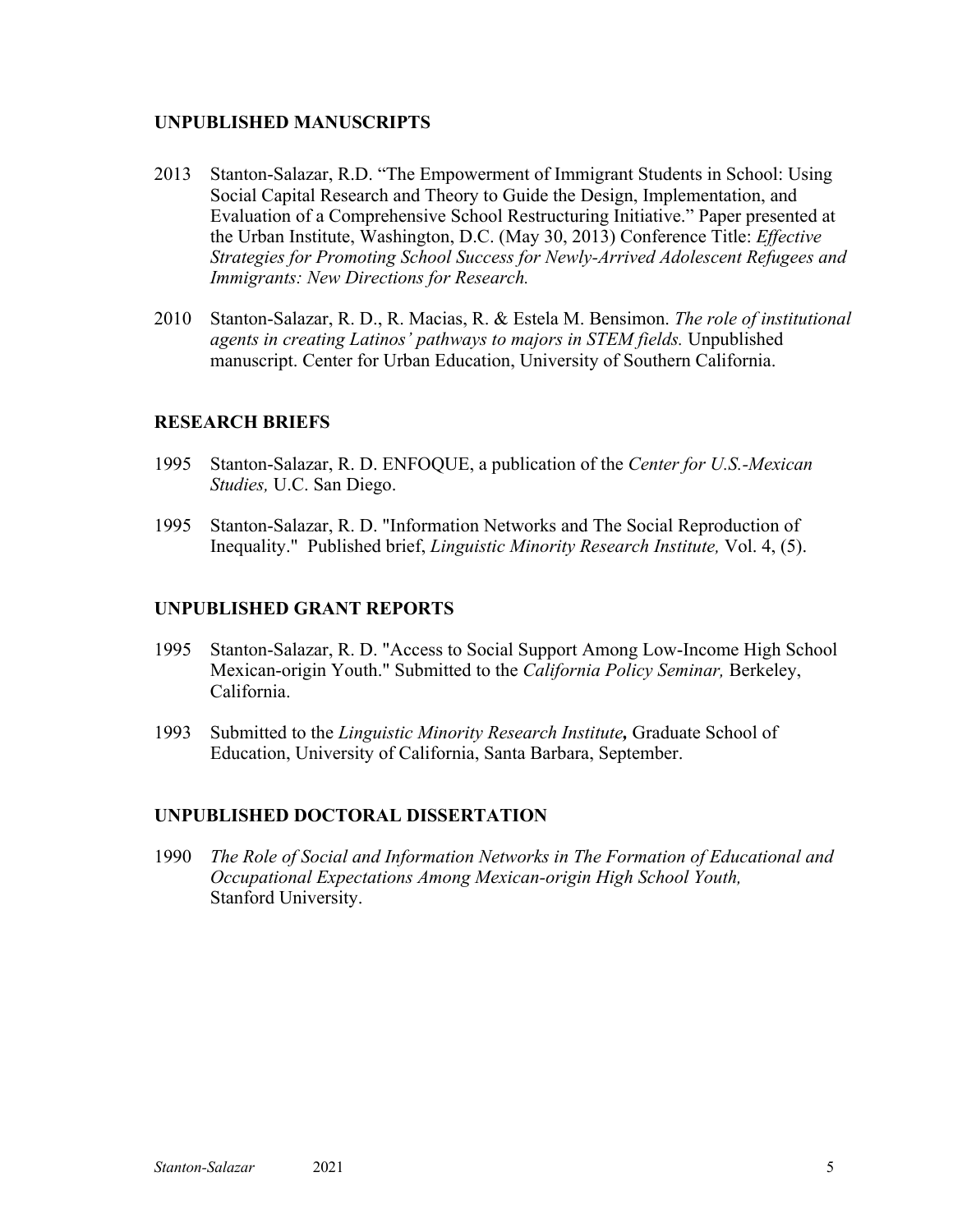**PUBLISHED REVIEWS OF BOOK:** *"Manufacturing Hope & Despair:* The School and Kin Support Networks of U.S.-Mexican Youth." Teachers College Press:

*Choice: Current Reviews for Academic Libraries*, **"Outstanding Title,"** reviewed in March, 2002, by R. S. Guerra, University of Texas--Pan American. ("Choice" is a premier source for reviews of academic books, electronic media, and Internet)

"Confronting Structure and Revealing Diversity for Latino Students," (*Educational Researcher,* an AERA Journal, October, 2003), by *Alex Stepick,* Director of the Immigration & Ethnicity Institute and Professor of Anthropology and Sociology at Florida International University, Miami.

# **RESEARCH EXPERIENCE & GRANTS**

- 2001 Principal Investigator. "A Sociological Survey, Analysis, and Critique of Youth Interventions Operating in School-based and Community-based Sites: A National Survey." *The Spencer Foundation,* Chicago Illinois (\$35,000)
- 1998 Principal Investigator. "Networks, Social Support, and Social Mobility: The Question of Access Among Mexican-origin High School Students." *Institute of American Cultures,* UCLA (\$3,000).
- 1998 Principal Investigator. "Networks, Social Support, and Social Mobility: The Question of Access Among Mexican-origin High School Students." *Academic Senate Grant,* U.C. San Diego (\$7,000).
- 1996 Principal Investigator. "Networks, Social Support, and Social Mobility: The Question of Access Among Mexican-origin High School Students." *Academic Senate Grant,* U.C. San Diego (\$5,991).
- 1995 Principal Investigator. "Networks, Social Support, and Social Mobility: The Question of Access Among Mexican-origin High School Students." *Academic Senate Grant,* U.C. San Diego (\$5,880).
- 1995 Principal Investigator. "The Intersection of Cultural Forces and Institutional Processes in the Allocation of Instrumental Resources: A Study of the Network Orientation of Ethnic Minority High School Youth." *William T. Grant Foundation*, New York, NY (\$53,725.00).
- 1993-94 Principal Investigator. "The Intersection of Cultural Forces and Institutional Processes in the Allocation of Instrumental Resources: A Study of the Network Orientation of Ethnic Minority High School Youth." *Academic Senate Grant,* U. C. San Diego (\$3,108).
- 1993 Principal Investigator. "Networks, Social Support, and Social Mobility: The Question of Access Among Mexican-origin High School Students." *U. C. Latino Eligibility Task Force* (\$35,000.00).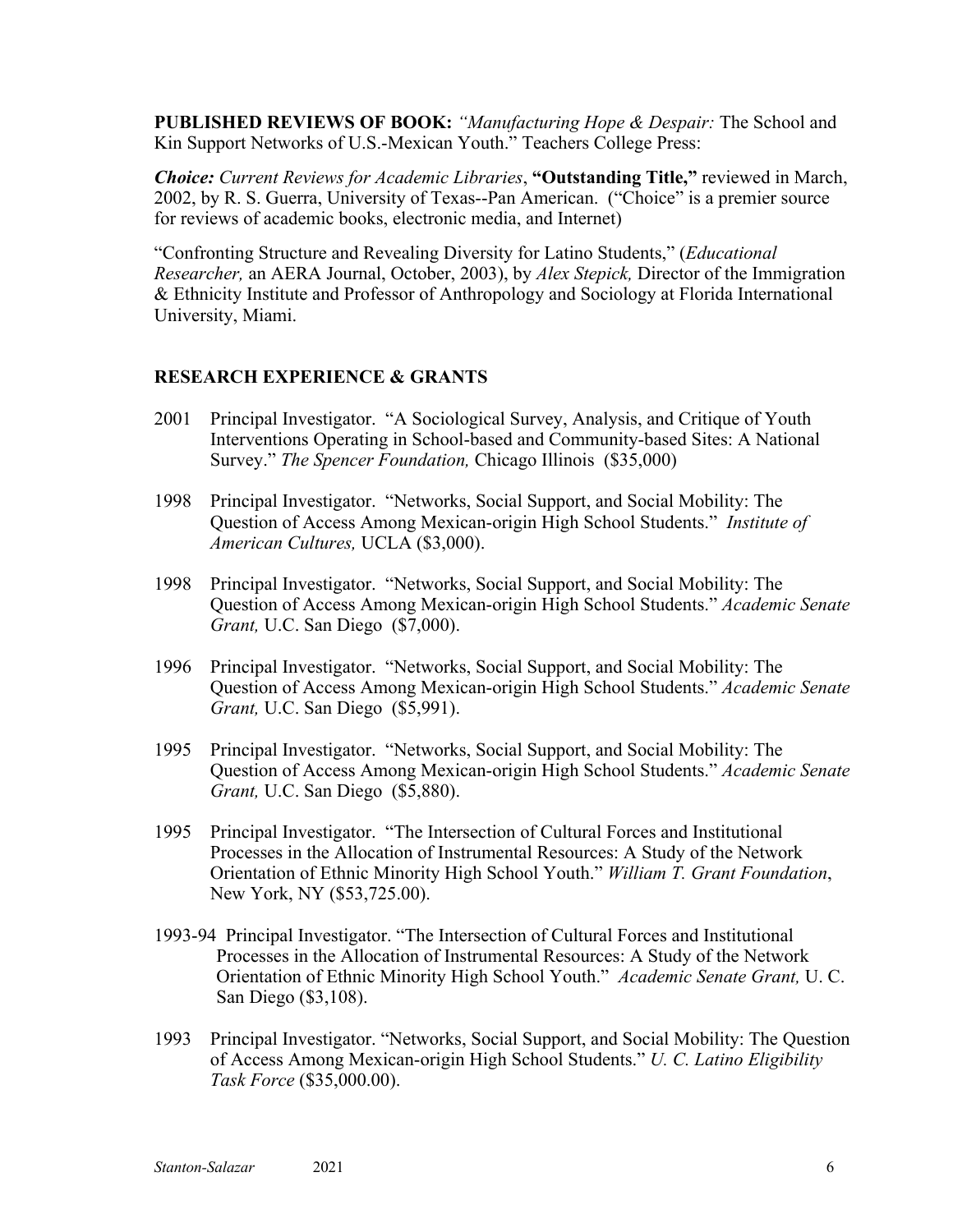- 1992 Principal Investigator. "Networks, Social Support, and Social Mobility: The Question of Access Among Mexican-origin High School Students." *California Policy Seminar,*  University of California (\$19,500).
- 1992 Principal Investigator. "Networks, Social Support, and Social Mobility: The Question of Access Among Mexican-origin High School Students." *Academic Senate Grant,* U. C. San Diego (\$9,000).
- 1992 Principal Investigator. "Networks, Social Support, and Social Mobility: The Question of Access Among Mexican-origin High School Students." *The Spencer Foundation*, Chicago, Ill. (\$51,449).
- 1991 Principal Investigator. "Networks, Social Support, and Social Mobility: The Question of Access Among Mexican-origin High School Students." *Linguistic Minority Research Institute,* University of California (\$6,828.00).
- 1990-92 Principal Investigator. "Networks, Social Support, and Social Mobility: The Question of Access among Mexican-origin High School Students." *UC President's Fellowship,* UC San Diego, La Jolla, CA.

# **PRESENTATIONS AT PROFESSIONAL CONFERENCES & SYMPOSIA**

- Paper Presentation, Conference Title: *Power Brokers: Building Youth Social Capital through Connected Learning, Digital Media and Learning Conference.* The University of California, Irvine. (October 6, 2016) "Contributions of social capital theory and social network models in advancing the connection between students' school-based learning and community-based opportunities for pursuing interest-driven learning."
- Paper Presentation, Conference Title: *Effective Strategies for Promoting School Success for Newly-Arrived Adolescent Refugees and Immigrants: New Directions for Research*. The Urban Institute, Washington, D.C. (May 30, 2013) "The Empowerment of Immigrant Students in School: Using Social Capital Research and Theory to Guide the Design, Implementation, and Evaluation of a Comprehensive School Restructuring Initiative."
- Keynote Address, *Hsuiping Institute of Technology, Overseas Chinese Institute of Technology, & Central Taiwan University of Science and Technology. "*The Role of Chinese Language-Heritage Schools in the Empowerment of Children & Youth of Immigrant Parents," May 25, 26 & 27, 2009. Taichung County, Taiwan.
- Keynote Address for the 8th Annual Assistant Principals and Aspiring Leaders Conference. January 23, 2009 at the *Texas State University LBJ Center.* San Marcos, Texas. "The Role of Institutional Agents in the Empowerment of Working-class Minority Youth."
- Keynote Address at the *Knight Digital Media Center* at USC Annenberg School of Communications. "A Changing America: Demographic Bootcamp," conference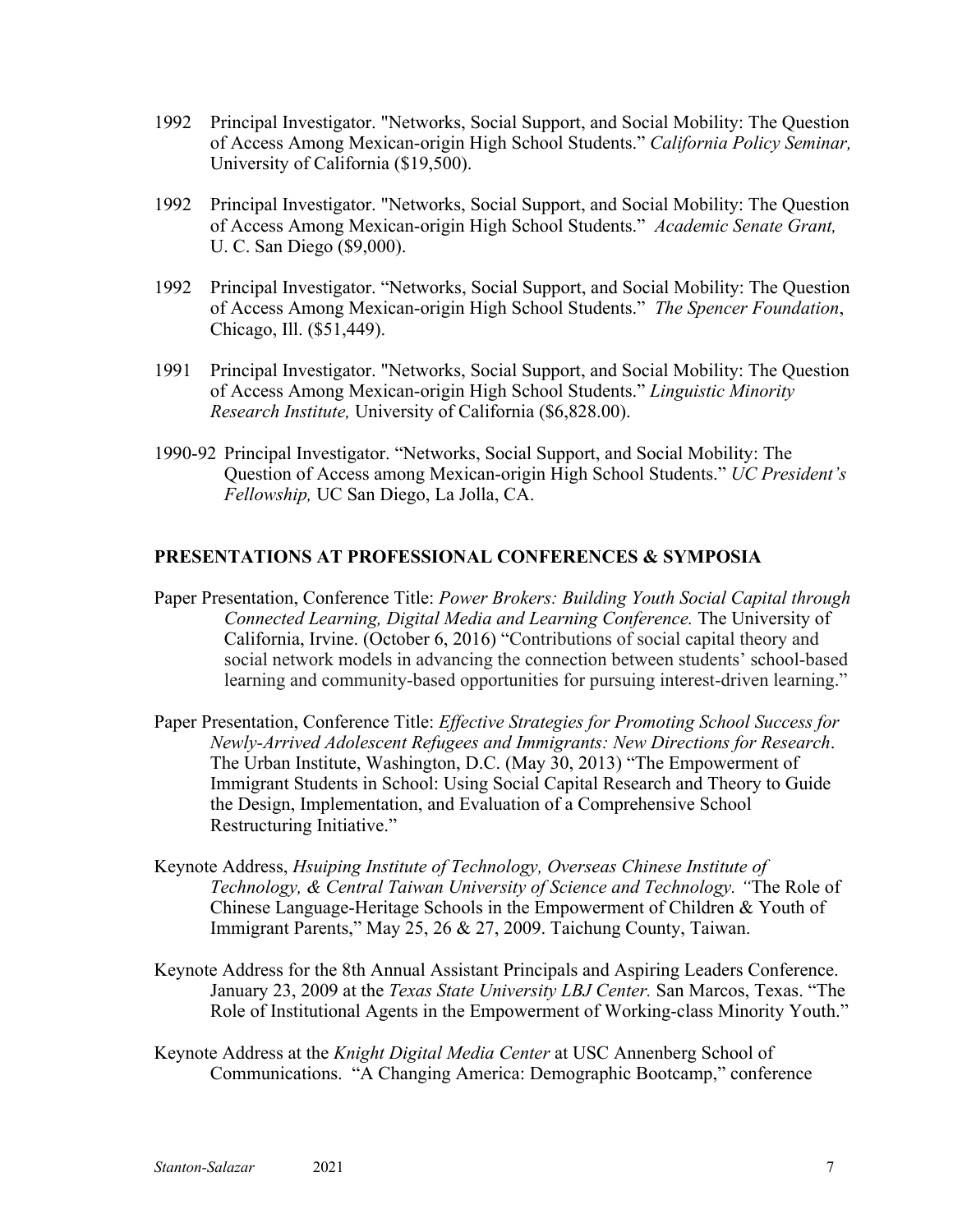designed for *Professors of Journalism and Communication* from across the country; December 3, 2008.

- Conference Presentation the *5th Annual Tomás Rivera Policy Institute Education Conference: Policies, Programs, and Practices: Latino Education For a New Era.* Long Beach, California: Long Beach Convention Center; October 31, 2008. "*Social Capital Among Students and their 'Institutional Agents':* The Social Networks of Lowincome, Urban, Adolescent Students *and* of Adults Who Staff Student Intervention Programs."
- Panel Discussant, *American Educational Research Association.* Panel organized by *Tamo Chattopadhay,* Columbia University; New York City, March 28, 2008. "Educational Intervention and Social Capital: Limits and Possibilities for Policy and Practice."
- Conference Presentation, SPIVAC CONFERENCE ON DESEGREGATION. Annual meeting of the *American Sociological Association,* organized by *Roslyn Mickelson* (University of North Carolina). Washington, D.C., June 9-11, 2006. "Critical Social Science Perspectives on the Effects of School and Classroom Composition on Educational Outcomes."
- Guest presentation at the annual retreat of the Department of Sociology, *Pitzer College,* Claremont Colleges. *Descanso Gardens,* California, November 12, 2006. " 'Pedagogical Oppression,' 'the Sociology of Education'-- *Prison and Emancipation:* The Biographical Basis for my Scholarship on Social Capital."
- Keynote Address, *Sociology of Education Association.* Conference Theme: "Social Capital and Educational Achievement." Asilomar Conference Center, Pacific Grove, California, February 24-26, 2006. "Examining Effective Educational Environments for Racial Minority Students Using A Social Capital Framework of Analysis."
- Conference Presentation. Conference sponsored by The Mid-Atlantic Laboratory for Student Success, the *University of Illinois Series on Children and Youth.* November 10-11, 2005. Washington, D.C. Paper presented by Robert K. Ream & Ricardo D. Stanton-Salazar. "The Mobility/Social Capital Dynamic: Understanding Latino Families & Students." Paper subsequently published in *Minority Children and Youth: Families, Schools, Communities, and Learning*, organized by Susan J. Paik & Herbert J. Walberg (Claremont Graduate School).
- Panel Discussant, Annual Meeting of the *American Sociological Association.* Panel organized by *Roslyn Mickelson* (University of North Carolina). San Francisco, California, August 14-17, 2004. "Social Capital, Immigrants, and Educational Outcomes."
- Presentation to *McNair Fellows, University of Southern California,* July 28, 2004. "Examining Effective Educational Environments Using A Social Capital Framework of Analysis."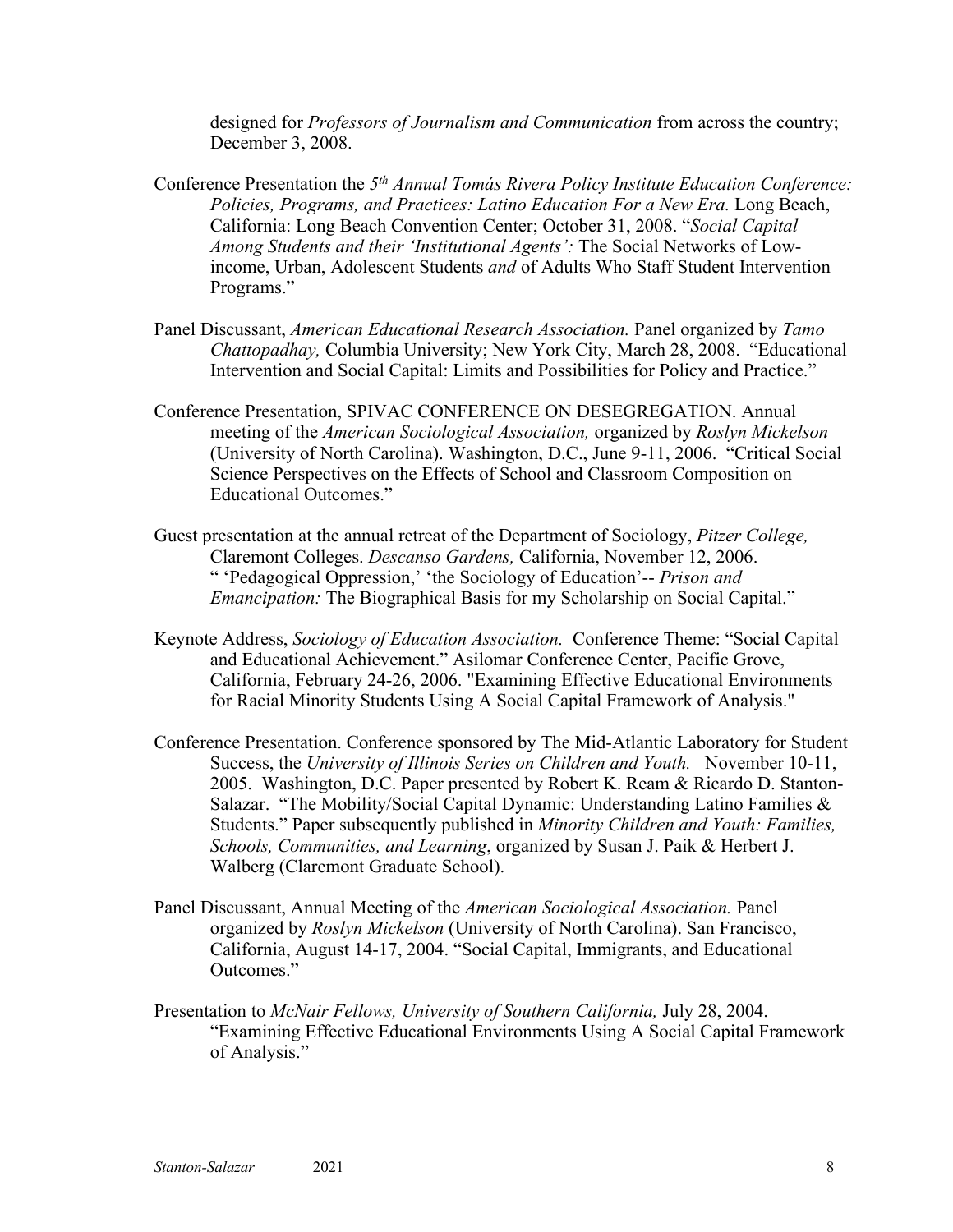- Keynote Address, Conference for Urban School Administrators, Los Angeles County and West San Gabriel Valley Areas, organized by *Principal's Exchange.* June 9, 2004. "A Social Capital Framework for Liberating the Academic and Intellectual Potential of Working-class & Poor Minority Students, and for Unleashing the Transformational Powers of Teachers, Counselors, and Administrators."
- Conference Paper Presentation, "Youth Connections as Social Capital: U.S. Mexican Youth, Peers and School Achievement." Annual meeting of the *American Educational Research Association,* (part of a panel formally presenting new book, *School Connections: U.S. Mexican Youth, Peers, and School Achievement, Teachers College Press*), San Diego, California, April 16, 2004.
- Conference Presentation. Part of panel discussion, entitled, *The Hispanic Challenge? What We Know about Latino Immigration,* organized by the Division of United States Studies and the Mexico Institute at the *Woodrow Wilson International Center for Scholars* together with the *Migration Policy Institute*. March 29, 2004. "What do we know about the linguistic assimilation of the second generation (i.e., the children of immigrants)?"
- Colloquium. *Department of Sociology, University of Wisconsin, Madison,* December 4, 2003. "Social Capital, Human Agency, and the Culture of Power Among Working-class Minority Students."
- Presentation to the Faculty of the School of Social Work, *University of Southern California,* December, 2003. "A Social Capital Framework for Assessing Youth Intervention Programs Operating in School-based and Community-based Sites in Low-income Urban Communities."
- Seminar Presentation. Paper presented "The Peer Network as a Context for Social & Emotional Support." Paper presented at the Hayes Mansion Conference Center (San Jose, CA), September 14, 15, & 16 (2002); organized by Margaret Gibson, Ph.D. (UC Santa Cruz) for the *Latino Peers Project;* funded by UC ACCORD. (I subsequently authored one of the chapters in the edited volume, *School Connections: U.S. Mexican Youth, Peers, and School Achievement.* Edited by Margaret A. Gibson, Patricia Gándara, and Jill Peterson Koyama. New York: Teachers College Press, Columbia University.
- Conference Paper. Presented at the 51st annual meeting of *The Society for the Study of Social Problems, Anaheim*, CA August 17, 2001. "Informal Mentors and Role Models as Sources of Social and Institutional Support."
- Conference Presentation. *The Spencer Foundation Conference on Sociology and Education,* Atlanta, Georgia, March 1 -3, 2000. "Research on Social Capital and Social Reproduction: What is Needed."
- Conference Paper. Presented at the annual meeting of *The Sociology of Education Association,* Monterey, California, February 27, 2000. *"Perilous Webs:* The Social Support Networks of Working-class Mexican-origin Adolescents."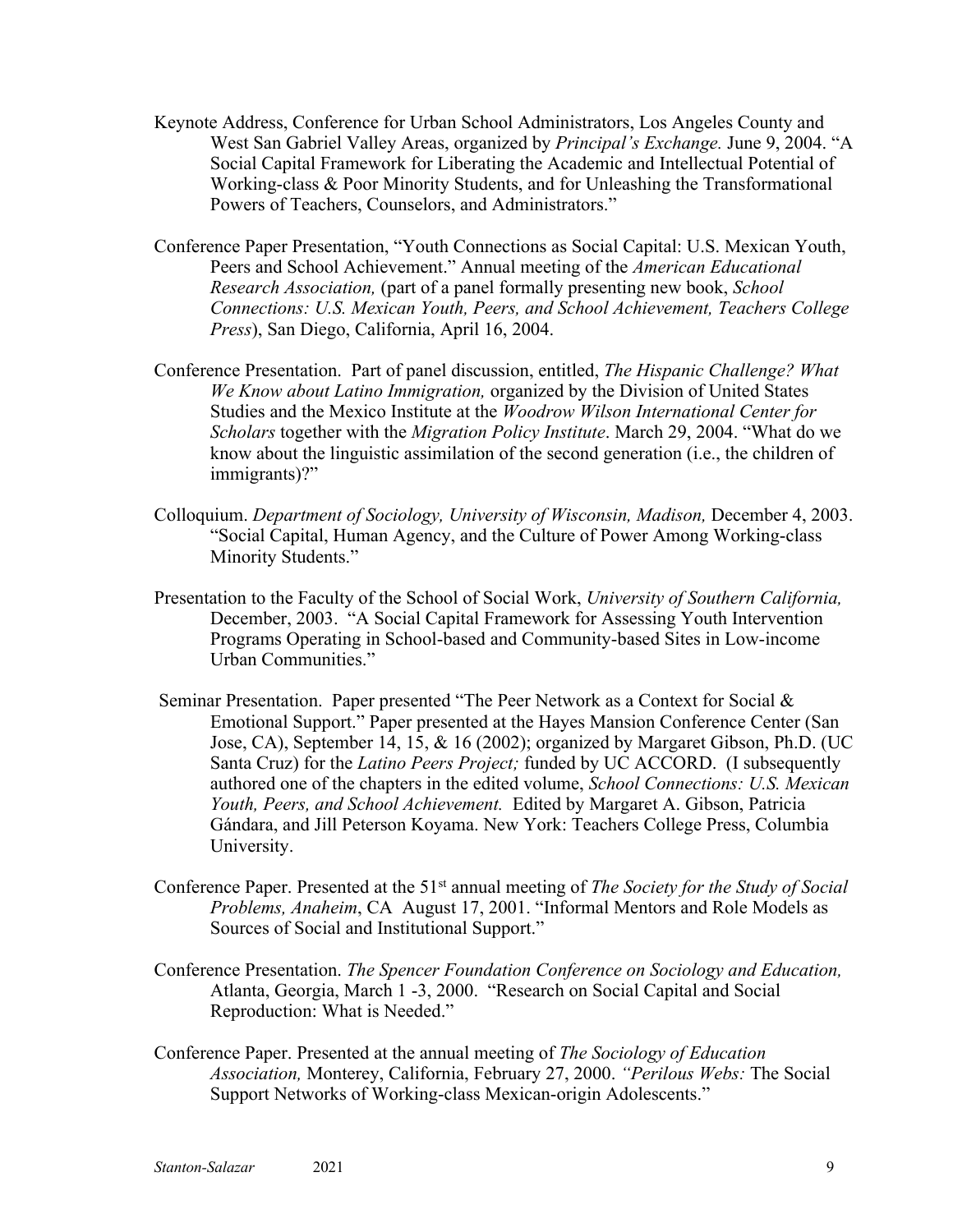- Conference Paper. Presented with David López (UCLA, Sociology), at the *Annual Symposium on Research and Policy on Immigration and Education,* Center for US-Mexican Studies, U.C.S.D., February 19, 1999. "The Mexican-American Second Generation: Yesterday, Today, and Tomorrow."
- Conference Presentation. Presentation to *Walden University* pre-doctoral students, Indiana University, Bloomington, Indiana, July 13, 1998. "In Pursuit of Sociologicallygrounded Models of Child and Adolescent Development: A Focus on Low-income Racial and Ethnic Minority Adolescents."
- Conference Presentation. *The New Second Generation Symposium,* co-presented with David López; University of California, Los Angeles, Los Angeles, California, May 29, 1998. "The Emerging Latino Second Generation: Problems and Prospects."
- Colloquium. Faculty Center, *University of California, Los Angeles*, May 22, 1998. "Manufacturing Hope and Despair: The School and Kin Support Networks of U.S.- Mexican Youth."
- Conference Presentation. *Spencer Dissertation Fellows Spring Forum*, AERA, San Diego, CA., April 14, 1998. "Differential Social Capital Among Low-SES Students of Color: The Social Reproduction of Inequality & Instances of Individual Educational Mobility."
- Conference Presentation. At the *3rd Annual Missouri Symposium on Research and Educational Policy,* University of Missouri, Columbia, Columbia, Missouri, February 17-18, 1998. "Perilous Webs: Ties to Kin and School Personnel as Sources of Social and Institutional Support--A Focus on Low-Income and Mexican-origin Adolescents."
- Conference Presentation. Presented at the annual meeting of the *Pacific Sociological Association,* San Diego, California, April, 1997. "Social Embeddedness: How Social Networks Facilitate Academic Persistence Among High School Students."
- Conference Paper. Presented at the annual meeting of the *American Educational Research Association,* Chicago, Illinois, March, 1997. "The Network Orientations of Academically-Successful Urban Minority Youth."
- Conference Paper. Presented at the annual meeting of the *American Educational Research Association,* New York, NY, March, 1996. "A Social Capital Framework for Understanding The Socialization of Racial Minority Children and Youths."
- Conference Paper. Presented at the annual meeting of the *International Conference on Social Networks,* London, England, July, 1995. "Access to Social Capital and Institutional Support Among Low-income High School Mexican-origin Youths."
- Conference Paper. Presented to *l'Équipe de Sociologie de l'Éducation CNRS,* Université René Descartes, Paris, France, July, 1995. "A Social Capital Framework for Understanding The Socialization of Ethnic Minority Children and Youths."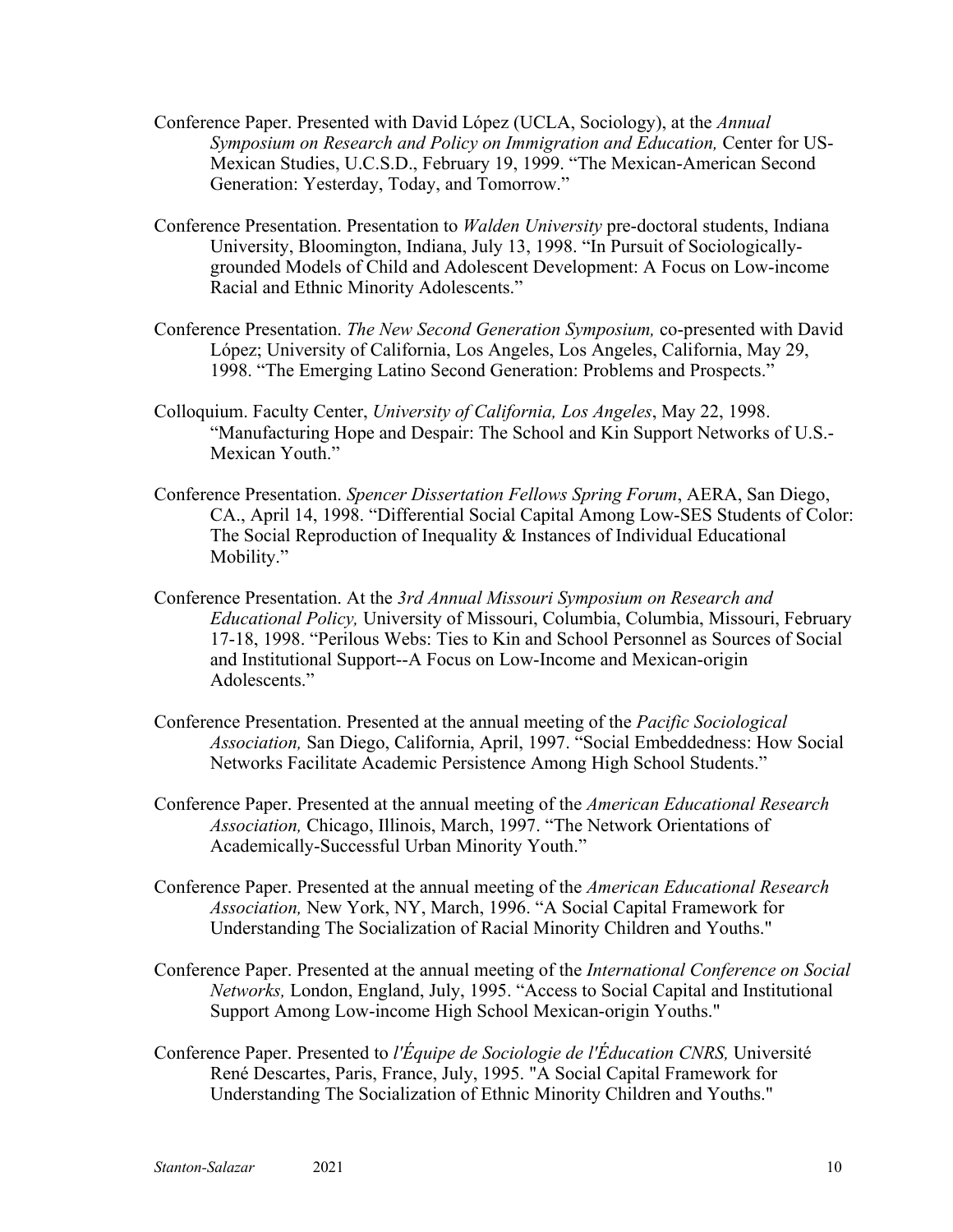- Colloquium. Presented at the Center for U.S.-Mexican Studies, U. C. San Diego, May, 1995. "Manufacturing Hope and Despair: The Social Networks and Schooling Experiences of Mexican-origin Barrio Youths."
- Conference Paper. Presented at the annual meeting of the *National Association of Chicano Studies,* Spokane, Washington, March 1995. "The Development of Coping Strategies among Urban Latino Youth: A Focus on Network Orientation and Help-Seeking Behavior."
- Conference Paper. Presented presentation at the annual meeting of the *American Sociological Association,* Cincinnati, Ohio, August 1991. "Social Capital and Future Social Mobility: The Impact of Information Networks on the Formation of Educational and Occupational Expectations Among Mexican-origin High School Students."
- Conference Presentation. Presented at the annual meeting of the *Pacific Sociological Association,* Anaheim, California, April 1991. "A Tri-generational View of Kinship Structure and Familism Among Mexican-origin Families and Youth in the San Francisco Bay Area."

# **ROSSIER SCHOOL OF EDUCATION COMMITTEES**

*RSOE Speakers Conference,* Principal Organizer, with Dr. Estela Bensimon (2001). Speakers: *Dr. Antonia Darder; Dr. Pedro Noguera*

*Faculty Council, 2004-2005*

# **EDITORIAL BOARDS**

*American Educational Research Journal,* American Educational Research Association *Youth & Society: A Quarterly Journal Latinos and Education Journal Sociology of Education Journal,* American Sociological Association

# **EDITORIAL REVIEWER**

*American Educational Research Journal International Journal of Comparative Sociology* (April, 2016) *Review of Educational Research,* American Educational Research Association *Educational Evaluation and Policy Analysis Youth & Society : A Quarterly Journal Latinos and Education Journal Teachers College Record Social Psychology of Education Sociology of Education Journal,* American Sociological Association *American Journal of Sociology,* American Sociological Association *Social Forces Sociological Perspectives,* Pacific Sociological Association *Journal of Rural Education Men & Masculinities*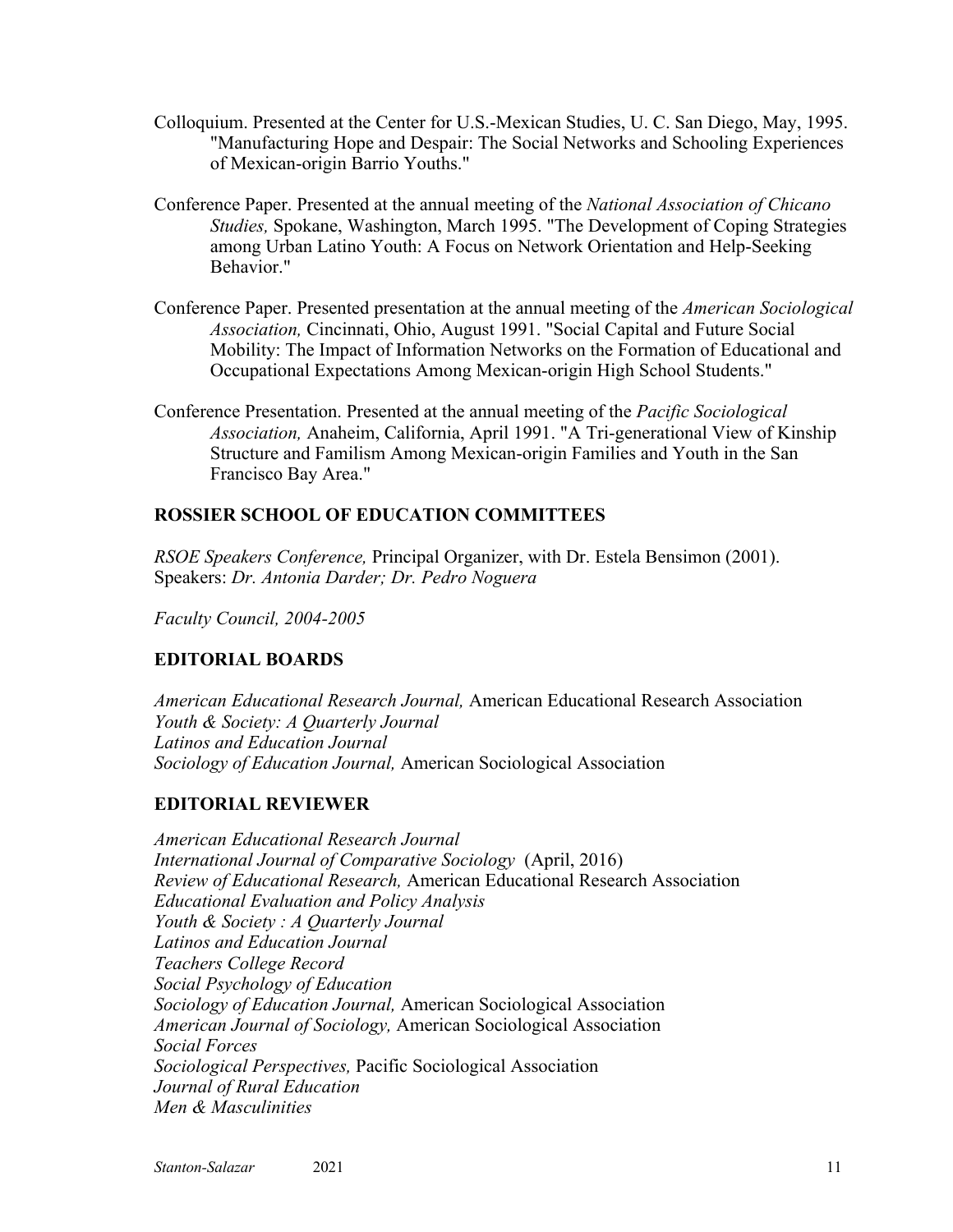*Journal of Research on Adolescence*

### **PROFESSIONAL AFFILIATIONS** (Former Memberships)

*Linguistic Minority Research Institute American Sociological Association* (ASA) *Sociology of Education Association American Educational Research Association* (AERA) *The Woodrow Wilson International Center for Scholars* (2004 Residential Fellow)

# **MOST RECENT DISSERTATION COMMITTEES**

Márquez, Héctor H. (2017). *Social Capital, Academics, and Sense of Belonging Among High School Foster Youth.* Dissertation presented to the Department of Educational Leadership, California State University, Long Beach, May 2, 2017.

Rojas, Leticia (2014). *Understanding Teaching: The Classroom Teacher As an Institutional and Empowerment Agent for Latina/o Youths' College Access.* Dissertation presented to the Department of Educational Leadership, California State University, Long Beach. April 22, 2014

# **RECENT PROFESSIONAL EXPERIENCES IN THE COMMUNITY**

Workshop. *Cal Poly Pomona,* "PolyTransfer Program," August 8 *thru* 10, 2017. Led 3-day workshop for two groups of students transferring from community college to *Cal Poly* in the fall. Workshop entitled, "Using a Social Capital Framework to Develop and Enhance the Social Support Networks and Networking Behavior of First-Generation University Students." Lorena Márquez, M.Ed., PolyTransfer Coordinator.

Workshop. *Cal Poly Pomona,* "PolyTransfer Program," August 9 *thru* 11, 2016. Led 3-day workshop entitled, "Social Networks, Social Capital, & College Success" to two groups of students transferring from community college to *Cal Poly* in the fall. Lorena Márquez, M.Ed., PolyTransfer Coordinator.

Workshop. *Cal Poly Pomona,* "Summer Bridge Program" (EOP), July 14, 2016. One-day workshop entitled, "Social Networks, Social Capital, & College Success" to two groups of students beginning their first year at Cal Poly. Norma Leon, *Coordinator, Educational Assessment & Retention.*

Guest Presentation, to MA students in the College of Education, C*alifornia State University, Long Beach,* October 13, 2015. "Social Networks & English Language Learners."

Workshop. *Upward Bound Los Angeles* (Volunteers of America), March, 2015. Program serving high school students from South Los Angeles and the Crenshaw District. Myrna Joseph, TRIO Programs Director; Cara Askew, co-Director. **OTHER RELATED PROFESSIONAL EXPERIENCES** 

Advisory Board, AISL: Advancing Informal STEM+C Learning. Connected Learning Lab, UC Irvine, 2018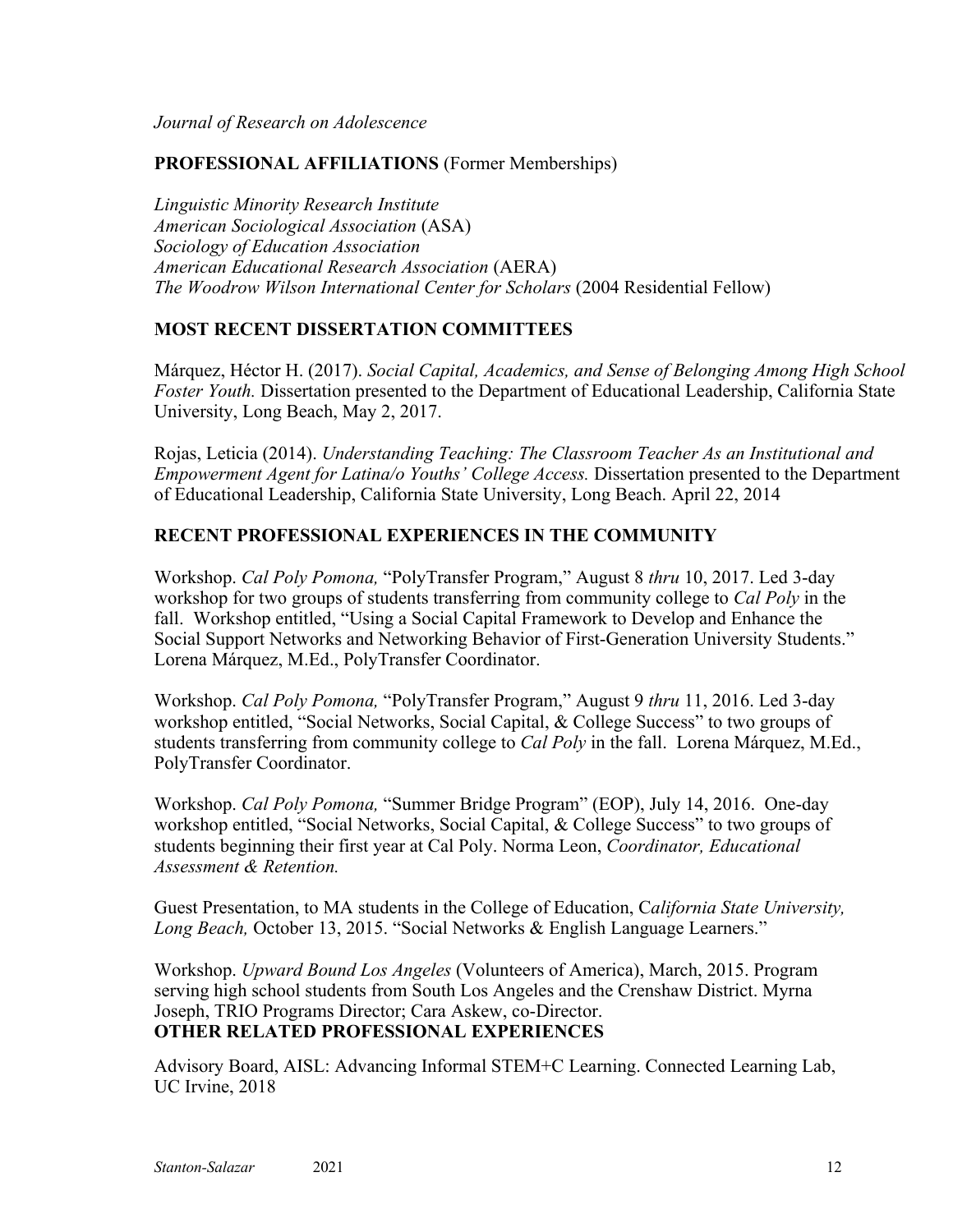Program Chair 2002, The *Sociology of Education Association,* Asilomar Conference Center, Pacific Grove, California (February 22-24, Conference).

Planning Committee, UCSD's *Pruess School, (*Charter School on the U.C.S.D. Campus,  $6<sup>th</sup>$  through  $12<sup>th</sup>$  grade), 1995-1997.

Advisory Board, *Center for Research on Diversity and Urban Education,* U.C. Berkeley

*Mexican-American Advisory Board,* San Diego Unified School District

Section Co-chair, Division G: Social Context of Education, *American Educational Research Association;* appointment 1995-96.

# **RELATED EMPLOYMENT OUTSIDE THE UNIVERSITY CONTEXT**

Elementary School Teacher, National School District, San Diego, California. Grades taught: Model "bilingual maintenance" program--3,4,5,6; 1980-83.

# **OTHER LANGUAGES SPOKEN:** Spanish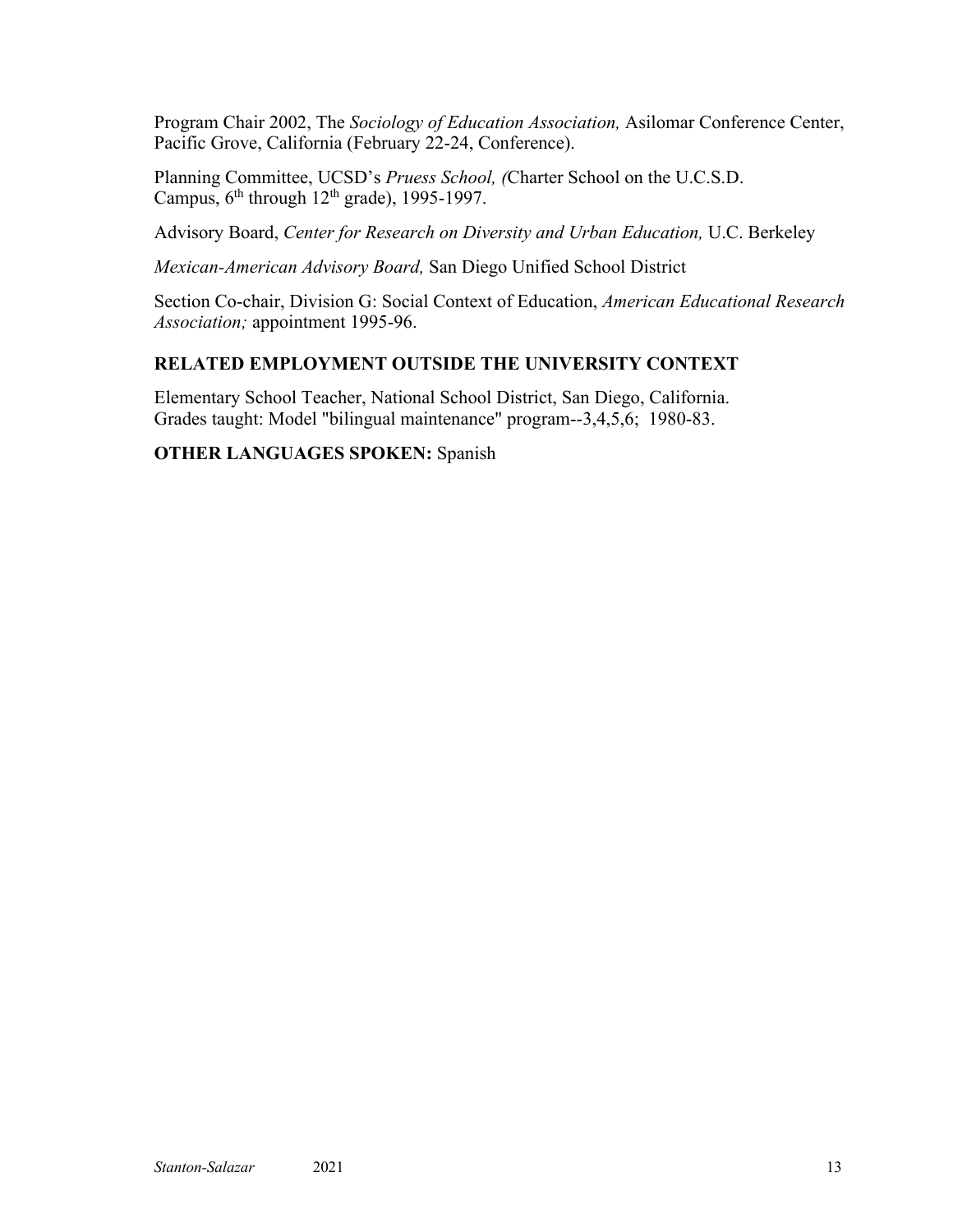### **Stanton-Salazar THEMATIC DISSERTATION RESEARCH PROJECT**

(9 Dissertations: 2006-2007):

"Examining Effective Educational Environments Using A Social Capital Framework of Analysis." Each scholar investigated a school- or community-based student intervention program—focusing on the complexities entailed as program leaders acted [or failed to act] to mobilize their personal networks to access key resources ("social capital") to support either the students in the program or their staff colleagues. Programs studied include *AVID, Puente, SummerBridge, YouthBuild, AMAN, Schools of Wheels* (children of homeless families).

- **Gamble, Brandon** (Ed.D.) (2007). *Social capital networks of institutional agents and the empowerment of African American youth.* (Rossier School of Education) University of Southern California.
- **Liou, Tung-Yuang** (Ed.D.) (2007). *Using social capital theory in examining leaders of oncampus intervention programs.* (Rossier School of Education) University of Southern California.
- **Martínez, David Angel** (Ed.D.) (2007). *The manifestation of social capital within the mathematics, engineering, and science achievement (MESA) program*. (Rossier School of Education) University of Southern California.
- **Miller, Monica** (Ed.D.) (2007). *Social capital, institutional agency, low-status, urban youth, and empowerment: an investigation of School on Wheels, Inc.* (Rossier School of Education) University of Southern California.
- **Mims, Bruce Lamar** (Ed.D.) (2007). *Social Capital, Institutional Agency, Minority or Low Status Youth Empowerment, and AVID Implementation*. (Rossier School of Education) University of Southern California.
- **Quintanar, Imelda** (Ed.D.) (2007). *Defining the Mobilization of Social Capital for Low-SES Minority Youth Participants in the Summer Bridge Program by Program Leaders.*  (Rossier School of Education) University of Southern California. Nominated for "Best Dissertation of the Year" by Dr. Reynaldo Baca
- **Rodriguez, Cristina Castelo** (Ed.D.) (2007). *Examining the networks of program leaders in the community college component of the Puente Project within the context of a social capital framework.* (Rossier School of Education) University of Southern California.
- **Ward, Mary** (Ed.D.) (2008). *An AVID Program Investigation: Examining an Intervention Program Within the Context of Social Capital Theory.* (Rossier School of Education) University of Southern California. Nominated for "Best Dissertation of the Year" by Dr. Reynaldo Baca & Dr. Linda Fischer
- **Whitten, Kelly Suzanne** (2007). *Social capital networks of institutional agents and the empowerment of low-status youth in a federally funded intervention program.* (Rossier School of Education) University of Southern California.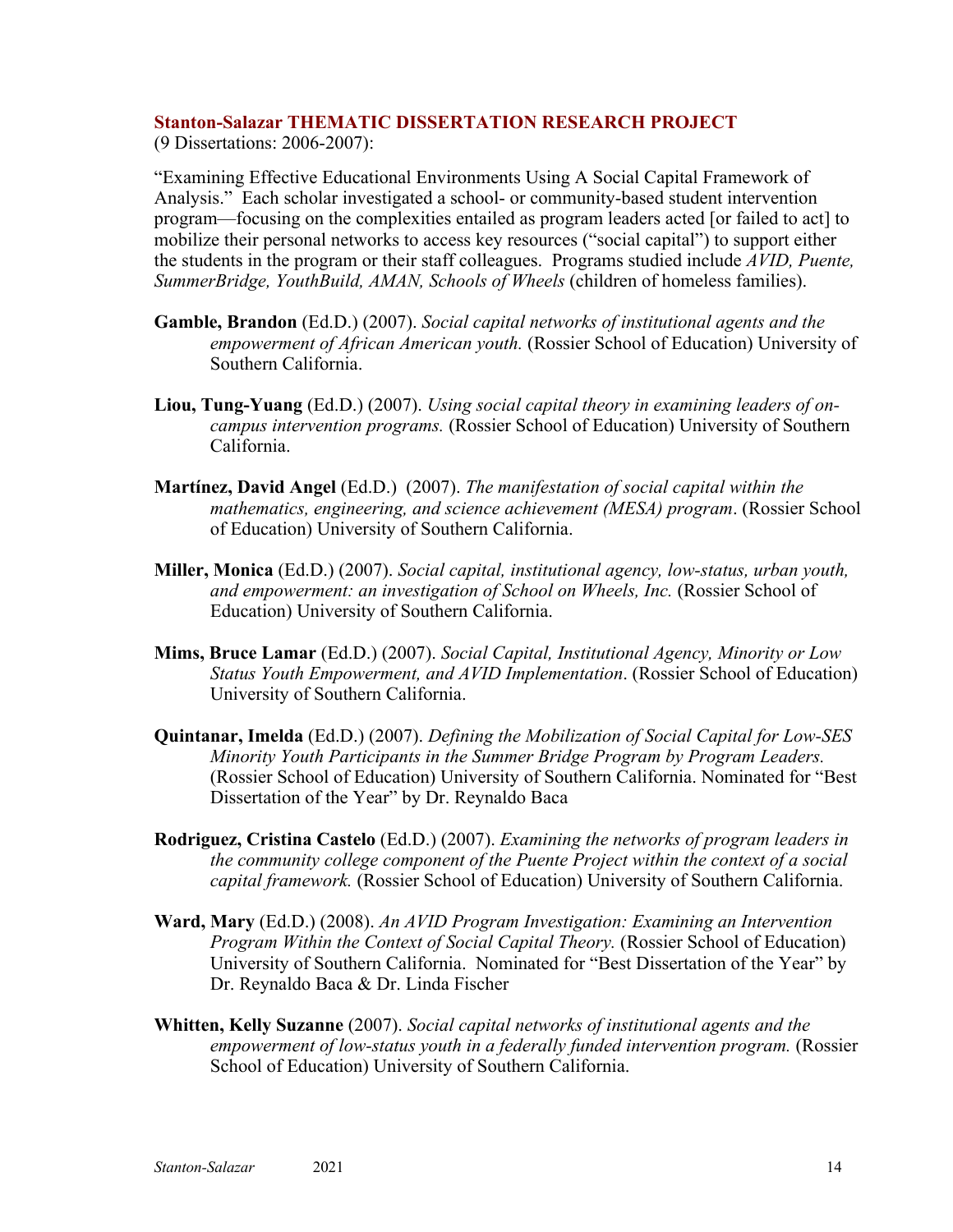### **OTHER NOTABLE DISSERTATION CHAIRSHIPS**

- Lee, Felicia *Jin-Sun,* Ph.D., (2003). *Social capital and tenure: The role of race and gender in academic promotion.* (Rossier School of Education) University of Southern California. Felicia J. Lee served as the Chief of Staff (COS) for the Division of Student Affairs at the University of California, Berkeley.
- Prado, José Miranda, Ph.D., (2006). *A critical social capital analysis of educational tracking in the west San Gabriel Valley.* (Department of Sociology) University of Southern California. Current Employment: Associate Professor, Department of Sociology, Cal State Dominguez Hills

#### **NOMINATIONS FOR 'BEST DISSERTATION OF THE YEAR'**

- Quintanar, Imelda, Ed.D. (2007). *Defining the Mobilization of Social Capital for Low-SES Minority Youth Participants in the Summer Bridge Program by Program Leaders.* (Rossier School of Education) University of Southern California. [Chair/Advisor: R. D. Stanton-Salazar. Nominated by Dr. Reynaldo Baca, for academic year, 2007]
- Ward, Mary, Ed.D. (2008). *An AVID Program Investigation: Examining an Intervention Program Within the Context of Social Capital Theory. (Rossier School of Education)* University of Southern California. [Chair/Advisor: R. D. Stanton-Salazar. Nominated by Dr. Reynaldo Baca & Dr. Linda Fischer, for academic year, 2008] [AVID: *Advancement Via Individual Determination*]

### **'BEST DISSERTATION OF THE YEAR' 2011**

Sumun "Sumi" Lakshmi Pendakur, 2011, was Director of Asian Pacific American Student Services (APASS), at the University of Southern California. Dissertation Title: *The Search for Transformative Agents: The Counter-Institutional Positioning of Faculty and Staff at an Elite University.* (Chair: Reynaldo Baca; Advisor: Ricardo D. Stanton-Salazar). **"**....The purpose of this study is to empirically ground Stanton-Salazar's (2010) theoretical trope of the **empowerment agent** through a life history study of subjects identified as empowerment agents. "Empowerment agents" leverage their social capital network to offer institutional support to low-status students while helping the students clarify and construct an action-oriented, social justice-centered, critically conscious worldview."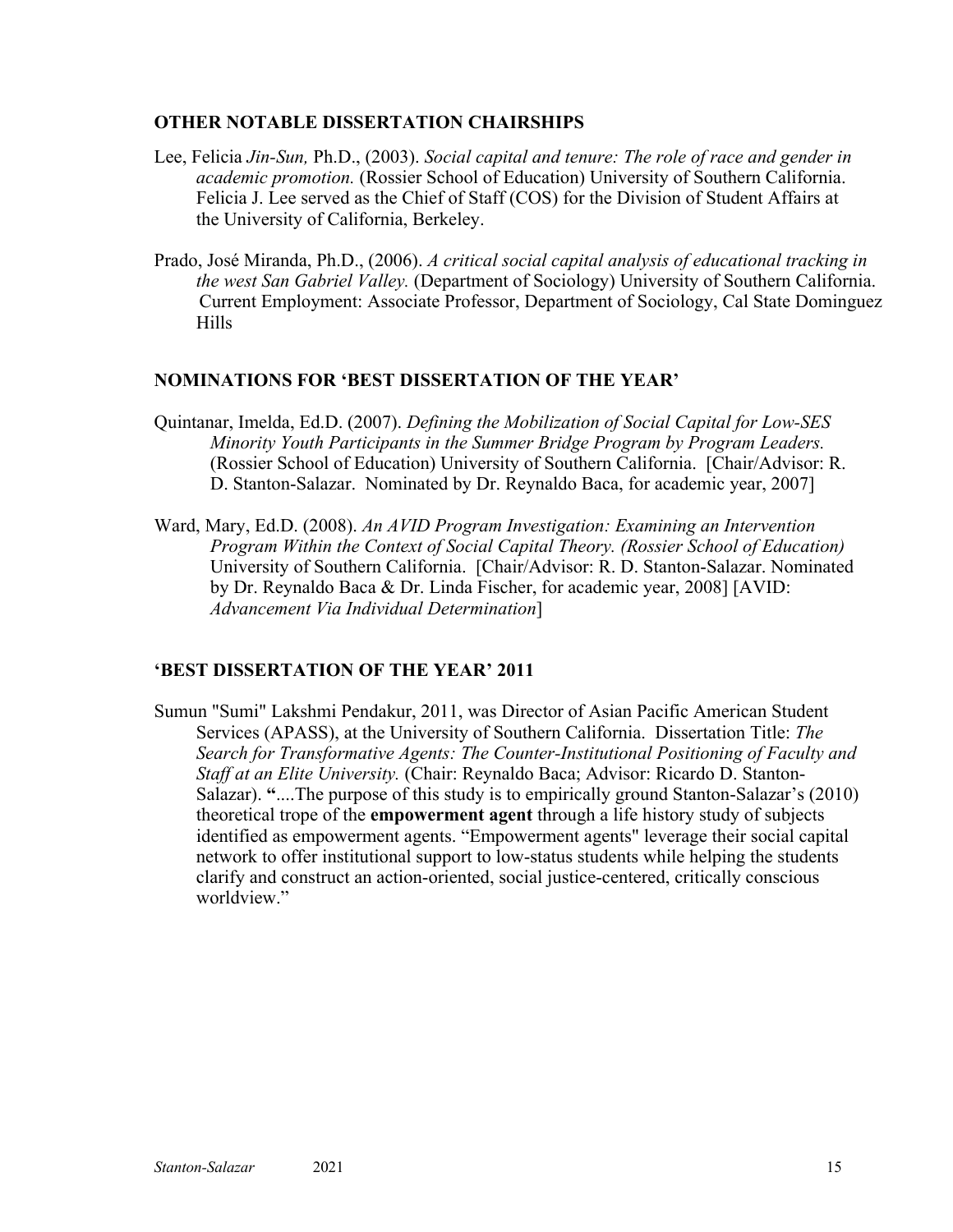**COURSES TAUGHT** (UC Santa Barbara, UC San Diego, & USC)

*Struggles for Equality in Chicana/o Education* (CHST133, UCSB)

*The Social Organization of Education* (Soc. 126, UCSD)

*Minorities in the Schooling Process:* The Sociology of Urban Education (Soc. 125, UCSD)

*Families & Communities in America:* A Cross-Cultural Examination of Indigenous Helping Systems (Soc. 130, UCSD)

*Sociology of the Family:* An Integrated (*Race, Class, & Gender*) Study of Families, Women, & Children in the United States (Soc. 129, UCSD)

*Chicano/as in Contemporary Society* (Soc. 151M, UCSD)

*Sociology of Education* Graduate Seminar (Soc. 270, UCSD; EDPA 508, USC)

*Race & Ethnicity in the Schooling Process:* The Sociology of Urban Education (USC)

*Teaching and Learning in School Settings* (CTSE 203, USC, *Educational Psychology* & *Sociology of Education* combined)

*Sociological Foundations of Education* (EDUC 204, USC)

*Master's Seminar: Quantitative & Qualitative Research Methods* (EDUC 593**a**, USC)

*Master's Seminar: Quantitative & Qualitative Research Methods* (EDUC 593**b**, USC)